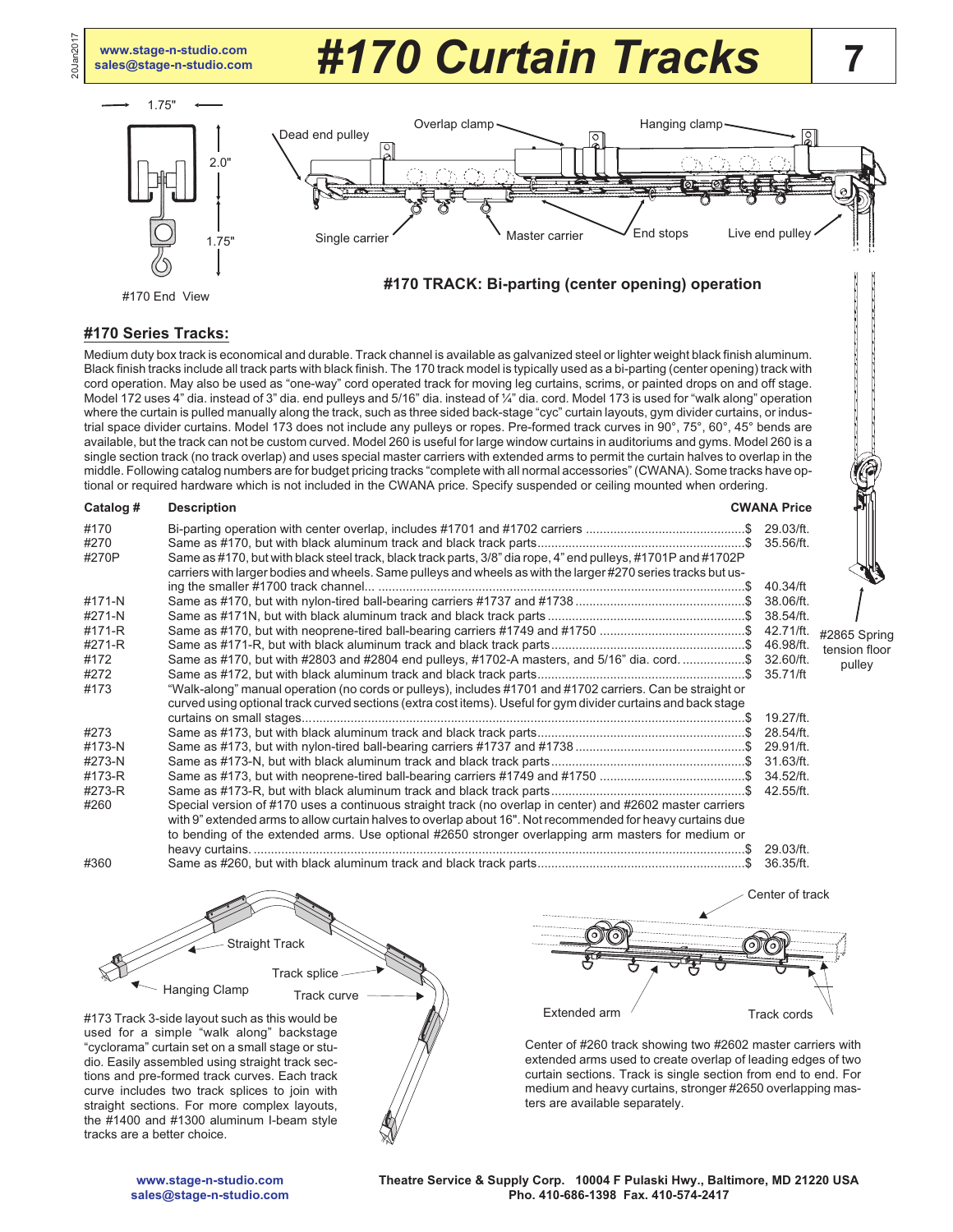09Jan2017

# **[sales@stage-n-studio.com](mailto:sales@stage-n-studio.com)** *#170 Curtain Tracks*

#### **Individual Track Parts for #170 Tracks:**

| Catalog No.  | Description                                                                                     | Price     |
|--------------|-------------------------------------------------------------------------------------------------|-----------|
| 1700         | Track channel, 14 ga. galv. steel, in lengths up                                                |           |
|              | to 24'. Longer tracks may be assembled using                                                    |           |
|              | track splices. Size 1.75" wide by 2"high, weight                                                |           |
|              |                                                                                                 | 11.32/ft  |
| #1700BL      | Track channel, 14 ga. galv. steel with black                                                    |           |
|              | finish, in lengths up to 24'. Longer tracks may<br>be assembled using track splices. Size 1.75" |           |
|              | wide by 2"high, weight 27 oz/ft\$                                                               | 13.85/ft  |
| 1700ABL      | Track channel, 12 ga. extruded aluminum with                                                    |           |
|              | black finish, in lengths up to 24'. Longer tracks                                               |           |
|              | may be assembled using track splices. Size                                                      |           |
|              | 1.75" wide by 2"high, weight 9 oz/ft\$                                                          | 15.64/ft. |
| 1701         | Carrier, 2 plastic wheels and metal body. Width                                                 |           |
|              |                                                                                                 | 4.62      |
| 1702         | Master carrier, 4 plastic wheels and metal body                                                 |           |
|              | with 2 cord clamps. Width 3"\$                                                                  | 18.25     |
| 1703         | Live end pulley, two 3" dia. sleeve bearing steel                                               |           |
|              | pulleys. Requires approx. 3.25" on track \$                                                     | 46.60     |
| 1704         | Dead end pulley, one 3" dia. sleeve bearing                                                     |           |
|              | steel pulley. Requires approx. 3.25" on track \$                                                | 26.41     |
| 1707         | Overlap clamp (2 required) to rigidly clamp                                                     |           |
| 1708         | Hanging clamp includes pair of steel clamp                                                      | 7.03      |
|              |                                                                                                 | 4.00      |
| 1709         | End stop with eye bolt to support curtain cord.                                                 |           |
|              | Can fit anywhere along track\$                                                                  | 5.62      |
| 1724         | Splice clamp for suspended tracks. Includes                                                     |           |
|              | pair of 11 ga steel clamp plates, bolts, and                                                    |           |
|              | set-screws for assembly and aligning the                                                        |           |
|              | tracks. Length is 12" and has 3 holes in the top                                                |           |
|              | for suspending. See also #2624 for ceiling                                                      |           |
|              | mounted track installation\$                                                                    | 57.52     |
| 2805         | Floor pulley, 3" dia. sleeve bearing steel pulley                                               |           |
|              |                                                                                                 | 64.56     |
| 2865<br>1706 | Floor pulley, spring tension \$                                                                 | 56.52     |
| 1737         | Non-adjustable floor pulley\$<br>Carrier, 2 nylon-tired, ball-bearing wheels with               | 38.65     |
|              |                                                                                                 | 14.15     |
| 1738         | Master, 4 nylon-tired, ball-bearing wheels with                                                 |           |
|              |                                                                                                 | 35.68     |
| 1749         | Carrier, 2 neoprene tired, ball-bearing wheels                                                  |           |
|              | with metal body. Includes #1726 rubber spacer                                                   |           |
|              | ring which must be inserted on cord to provide                                                  |           |
|              | proper spacing between carriers\$                                                               | 19.78     |
| 1750         | Master, 4 neoprene tired, ball-bearing wheels                                                   |           |
|              |                                                                                                 | 45.76     |
| 2602         | Master carrier with extended arm for creating                                                   |           |
|              | curtain overlap on a single section track. In-                                                  |           |
|              | cluded with #260 track. When a pair of these                                                    |           |
|              | meet on the track, they will create approx. a 17"<br>curtain overlap. Not recommended for heavy |           |
|              | stage curtains because arms can bend from                                                       |           |
|              | weight of curtain. Has 4 large plastic wheels, 3                                                |           |
|              | swivels for attaching curtain, and 2 cord                                                       |           |
|              | clamps. Body and arm are 13" long. \$                                                           | 59.28     |
| 2650         | Master carrier with extended arm for creating                                                   |           |
|              | curtain overlap on a single section track. Body                                                 |           |
|              | fabricated of 1/8" thick plated steel with four                                                 |           |
|              | neoprene tired-ball bearing wheels, two addi-                                                   |           |
|              | tional wheels at top to reduce tipping in 1700                                                  |           |
|              | track channel, and two cord clamps (max 1/4"                                                    |           |
|              | dia.) for operating cords Overall length is 14".                                                |           |
|              | Swivels are 12" apart. May also be used in<br>manual walk-a-long tracks. Extension arm has      |           |
|              | 8-1/2" overlap (17" total with two masters).  \$ 108.33                                         |           |
|              |                                                                                                 |           |







**7A**

#1701 #1702







#1703 #1704 #1707







#1708 #1709 #1724







#2805

ä

#2865 #1706





#1737 #1738 #1749 with spacer



 $\frac{1}{2}$ Ë

#1750

#2602 (See also stronger #2650)



**[www.stage-n-studio.com](http://www.stage-n-studio.com) [sales@stage-n-studio.com](mailto:sales@stage-n-studio.com)** **Theatre Service & Supply Corp. 10004 F Pulaski Hwy., Baltimore, MD 21220 USA Pho. 410-686-1398 Fax. 410-574-2417**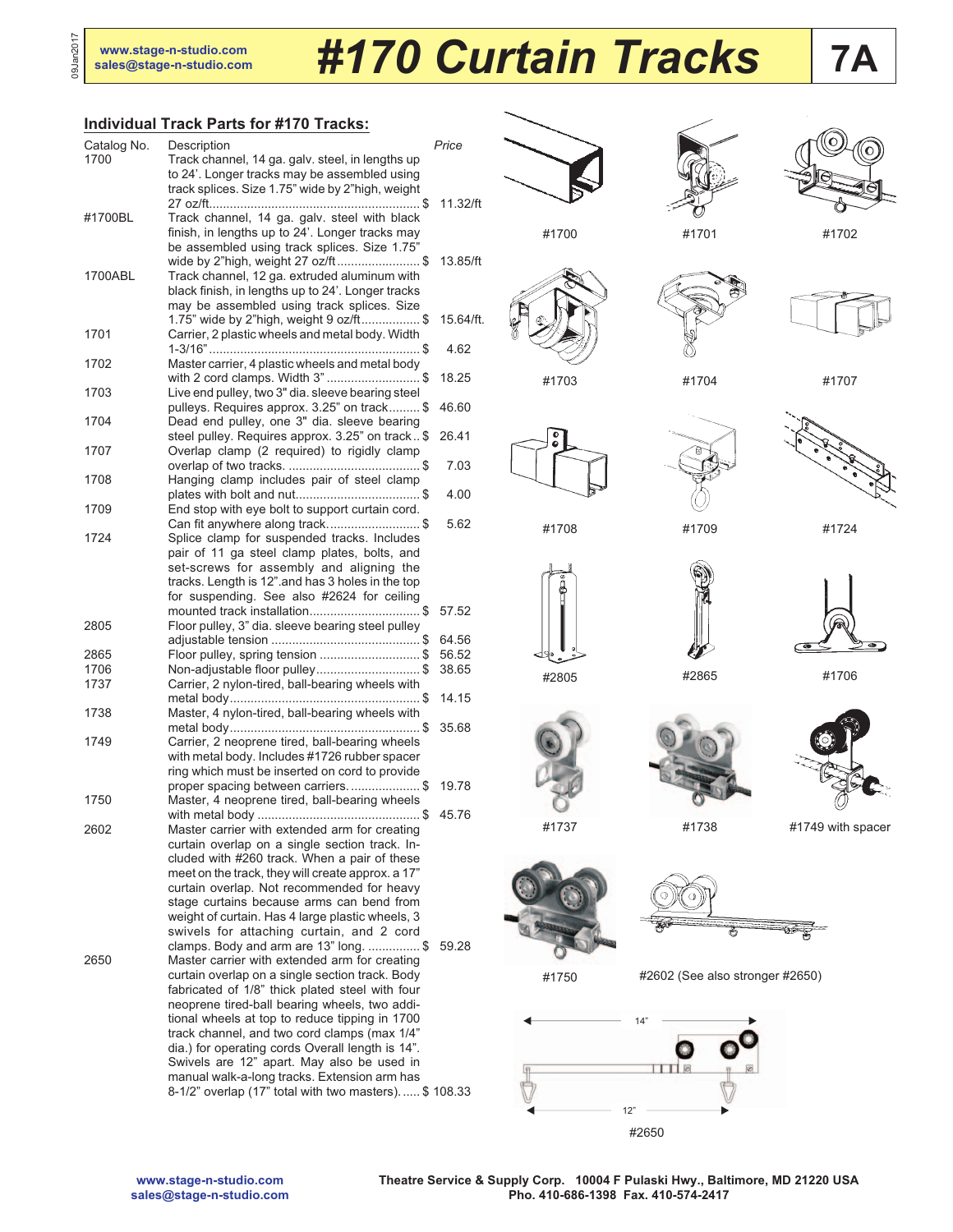18Jun2021

18Jun2021

# **7B [www.stage-n-studio.com](http://www.stage-n-studio.com) [sales@stage-n-studio.com](mailto:sales@stage-n-studio.com)** *#170 Curtain Tracks*

### **Individual Track Parts for #170 Tracks:**

| Catalog No.<br>1740 | Description<br>Scenic carrier, 4 neoprene tired, ball-bearing<br>wheels for hanging masking flats. Very quiet                                                                                                                                                                                                                                                                                                            | Price |
|---------------------|--------------------------------------------------------------------------------------------------------------------------------------------------------------------------------------------------------------------------------------------------------------------------------------------------------------------------------------------------------------------------------------------------------------------------|-------|
| 1751-A              | operation. 40# load rating. Includes cord<br>Basic scenery carrier, 4 nylon tired,                                                                                                                                                                                                                                                                                                                                       | 83.55 |
|                     | ball-bearing wheels on steel body. Includes<br>3/8" threaded stud welded to body. Rated at                                                                                                                                                                                                                                                                                                                               | 77.12 |
| 1751                | Scenery/door carrier, 4 nylon tired,<br>ball-bearing wheels on steel body. Includes<br>threaded mounting plate and bolt to adjust                                                                                                                                                                                                                                                                                        |       |
| HH139BS             | height of scenery/door. Rated at 70# load.  \$179.46<br>Scenery carrier with solid steel body and solid<br>steel ball-bearing wheels. Removable drop<br>forged steel eyebolt can swivel. Rated at 150                                                                                                                                                                                                                    |       |
| HH140BS             | Scenery carrier with solid steel body and solid<br>steel ball-bearing wheels. Removable 1/2"                                                                                                                                                                                                                                                                                                                             | Disc. |
| 1703-AS             | threaded shaft with flatted sides to fit in track<br>slot. Rated at 150 pounds.  \$<br>Center take-off pulley with 3" dia. steel wheels.<br>Replaces live end pulley when cords leave<br>track somewhere other then the end of the                                                                                                                                                                                       | Disc. |
| 1703-AC             | track. For suspended tracks\$ 128.23<br>Similar to 1703-AN, except for use when track                                                                                                                                                                                                                                                                                                                                    |       |
| 1703-F              | is surface mounted against a ceiling\$<br>Flying live end pulley for use with "flying" cur-<br>tain machines mounted on the pipe batten                                                                                                                                                                                                                                                                                  | 77.60 |
| 1703-H              | above a curtain track. Track cords are routed<br>180° back over the top of the track\$ 221.32<br>Horizontal live end pulley. Use instead of<br>#1703 live end to route operating cords at 90                                                                                                                                                                                                                             |       |
|                     | degree angle to track (up or down stage). Mule<br>pulleys (not included) can then be used to route<br>the cords down to the floor pulley. Example<br>would be when track ends inside a wall pocket<br>and cords are routed thru hole in wall and down                                                                                                                                                                    |       |
| 2624                | to floor pulley on other side of wall\$<br>Splice clamp for surface (ceiling) mounted 170<br>series tracks. Includes pair of 11 ga steel<br>plates, bolts, and special drill bit and tap for<br>making threaded holes in the sides of the track<br>to attach the clamp plates. Installer must drill                                                                                                                      | 62.47 |
| 1733                | and tap holes in track ends on site. Not for use<br>Back-pack guide attaches to carrier. Causes                                                                                                                                                                                                                                                                                                                          | 71.46 |
|                     | curtain to fold at the off-stage ends of track in-<br>stead of at the leading edge, so curtain appears<br>to "slide" sideways as it opens. Also can be<br>used for scenic drops. Requires 1 for each car-<br>rier. Install facing end pulleys, but not on mas-<br>ter or on last single carrier. Using this acces-<br>sory also increases the amount of effort re-<br>quired to open the curtain. For use with 1/4" dia. |       |
| 1734                | Back-pack guide with hole for use with 3/16"                                                                                                                                                                                                                                                                                                                                                                             | 2.93  |
| 1735                | Back-pack guide for hole for use with 5/16" dia.                                                                                                                                                                                                                                                                                                                                                                         | 2.93  |
| 1702B-12"           | Master carrier with manual brake for<br>walk-a-long straight track applications. Has ny-<br>lon tired ball bearing wheels. The<br>spring-loaded brake is released by pulling<br>down on an operating rope (not included) when<br>positioning the carrier along the track. Useful to<br>prevent curtains, side legs, or drops from mov-<br>ing position along track. Also available in a 4'                               | 2.93  |
|                     | long version. Yes 4 ft long. POR  \$ 298.07                                                                                                                                                                                                                                                                                                                                                                              |       |







#1740 #1751-A #1751

[Link to more](http://www.stage-n-studio.com/Cat16_PDF%20pages/Cat16-11-Scenery_Carriers_1-4.pdf) [scenery carriers](http://www.stage-n-studio.com/Cat16_PDF%20pages/Cat16-11-Scenery_Carriers_1-4.pdf)









#1703-AC #1703-AS #1703-F



1703-H Horizontal end pulley



#2624 Ceiling splice







#1702B-12" Master with brake

attached to carrier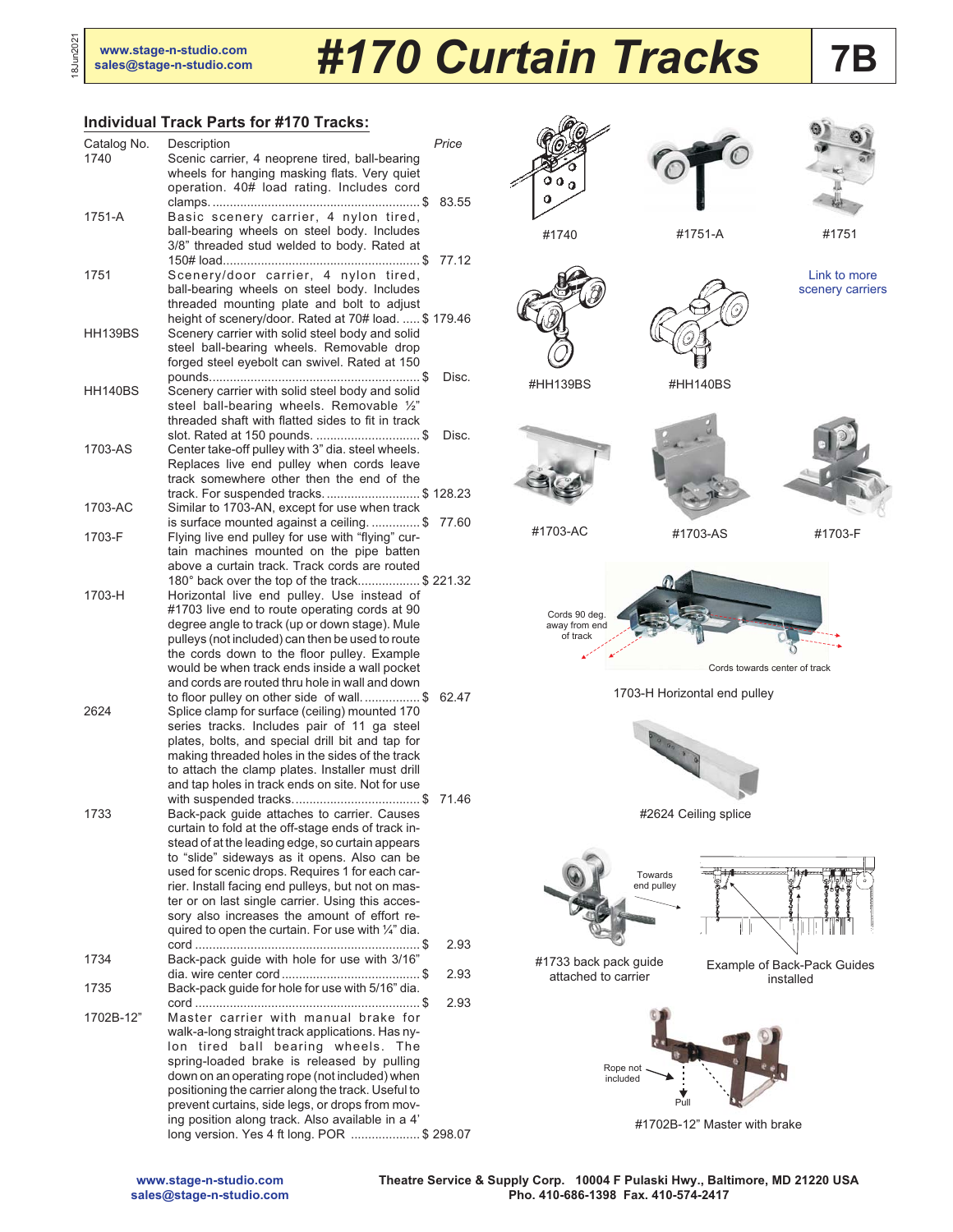20Jan2017

# **7C [www.stage-n-studio.com](http://www.stage-n-studio.com) [sales@stage-n-studio.com](mailto:sales@stage-n-studio.com)** *#170 Curtain Tracks*

## **Individual Track Parts for #170 Tracks:**

| Catalog No.       | Description                                                                                          | Price      |
|-------------------|------------------------------------------------------------------------------------------------------|------------|
| TC <sub>1</sub>   | Trim chain 3 links, total 3" long, Recommended                                                       |            |
|                   | to add to each carrier to permit adjusting cur-<br>tain height in approx. 1/2" increments. Installa- |            |
|                   |                                                                                                      | 1.27       |
| TC <sub>1</sub> B |                                                                                                      | 1.56       |
| <b>TCATTAC</b>    | Installation of each trim chain onto carrier by                                                      |            |
|                   |                                                                                                      | .72        |
| DPB-8 (1728)      | Curtain cord, 1/4" dia. (#*8), black Dacron braid                                                    |            |
|                   | over stretch-resistant core. Standard cord fur-                                                      |            |
|                   | nished with 170 series tracks\$                                                                      | $.82$ /ft. |
| 1730              | Curtain cord, 5/16" dia., similar to 1728. Used<br>only with 172 and 272 tracks\$                    | 1.17/ft    |
| 3529              | Curtain cord, 3/16" dia Wire cable center with                                                       |            |
|                   | black woven polyester outer braid. Used with                                                         |            |
|                   | curtain machines which have a grooved cable                                                          |            |
|                   |                                                                                                      | .93/ft     |
| <b>DPB-12</b>     | Curtain cord 3/8" dia. black double braided                                                          |            |
|                   | polyester stretch resistant. Used with 270P                                                          |            |
|                   | track.                                                                                               | 1 47/ft    |
|                   |                                                                                                      |            |

## **#1700 Track Curves:**

Stock shape curves of #1700 steel track channel. All have 24" radius. Each includes two #1724 splice clamps for suspended installation or #2624 splice clamps for direct ceiling mount installation. Specify which type of splice when ordering! Custom curves are not possible, only these 4 angles. Used with 173 and 273 series tracks.

| 1752 | Track curve galv. steel, 90°, 24" radius,<br>includes 2 of #1724 splice. Approx. 3' x 3'  \$ 275.71 |
|------|-----------------------------------------------------------------------------------------------------|
| 1753 | Track curve galv. steel, 75°, 24" radius, in-                                                       |
|      | cludes 2 of #1724 splice. Approx. 2'-8" x 2'-8" \$ 275.71                                           |
| 1754 | Track curve galv. steel, 60°, 24" radius, in-                                                       |
|      | cludes 2 of #1724 splice. Approx. 2'-3" x 2'-3" \$ 275.71                                           |
| 1755 | Track curve galv. steel, 45°, 24" radius, in-                                                       |
|      | cludes 2 of #1724 splice. Approx. 2' x 2'  \$ 275.71                                                |

## **Parts for #270P black track:**

#270P Track includes larger carriers (1701P, 1702P), end pulleys(2803, 2804), and 3/8" rope for easier pulling. Similar to 280 series track, but in smaller #1700 track channel. Black finish

| Black. Similar to 2801 carrier \$ 10.80              |
|------------------------------------------------------|
|                                                      |
|                                                      |
| chain. Black. Similar to 2802 carrier\$ 31.71        |
| Live end with 4" dia pulleys. Black \$ 95.56         |
| Dead end pulley with 4" dia. pulleys. Black \$ 51.18 |
|                                                      |
| 1.47/ft                                              |
|                                                      |





1730

#3529 with wire center

75°



#1752 90° Curve



#1754 60° Curve

#1755 45° Curve



#### **BLACK FINISH:**

Most ADC tracks and parts are available with a black finish instead of the original bright galvanized, plated, or aluminum finish. The entire track can have a "stealthy" black finish to make it less noticeable. Prices quoted on request.